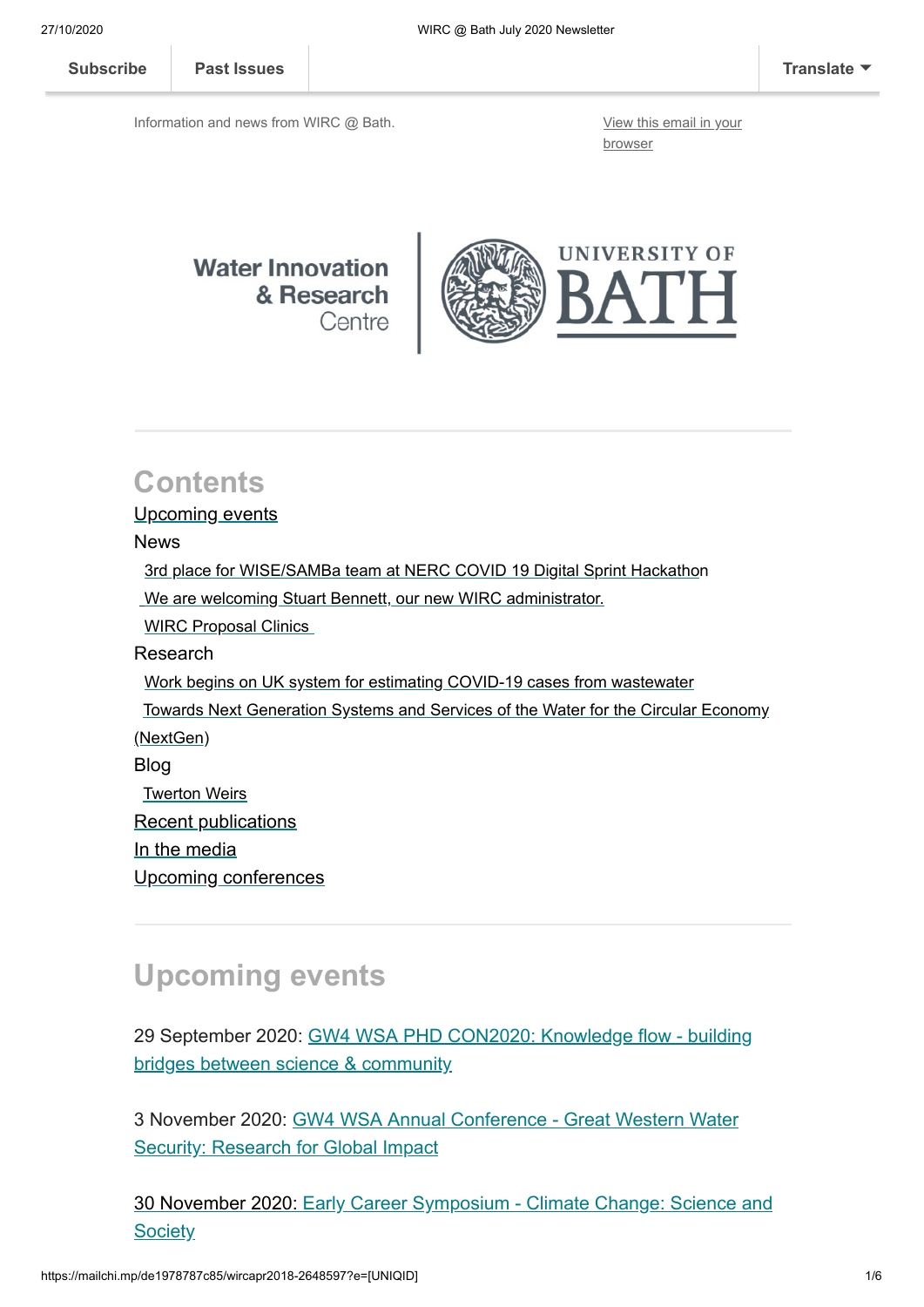Please note that all these events are free and open to all.

**News**



## <span id="page-1-0"></span>[3rd place for WISE/SAMBa team at NERC](https://blogs.bath.ac.uk/water/2020/07/03/3rd-place-for-wise-samba-team-at-nerc-covid-19-digital-sprint-hackathon/) COVID 19 Digital Sprint Hackathon

The hackathon teams were tasked with using NERC and other public databases to understand the impact of Covid 19 lockdown and lessons for climate change mitigation. The students from WISE and SAMBa CDTs came third in the hackathon with their proposed blended work week solution. Congratulations!



# <span id="page-1-1"></span>[We are welcoming Stuart](https://researchportal.bath.ac.uk/en/persons/stuart-bennett) Bennett, our new WIRC administrator.

I recently completed my PhD in Political Science at the University of Bath. I also have a Master's degree in development economics from the University of Glasgow, and a Batchelor's degree in Spanish from the University of Bristol. During my studies I worked on a number of external and internal research projects, and I also work as an administrator for the political science journal *Comparative European Politics*.

## <span id="page-1-2"></span>**WIRC Proposal Clinics**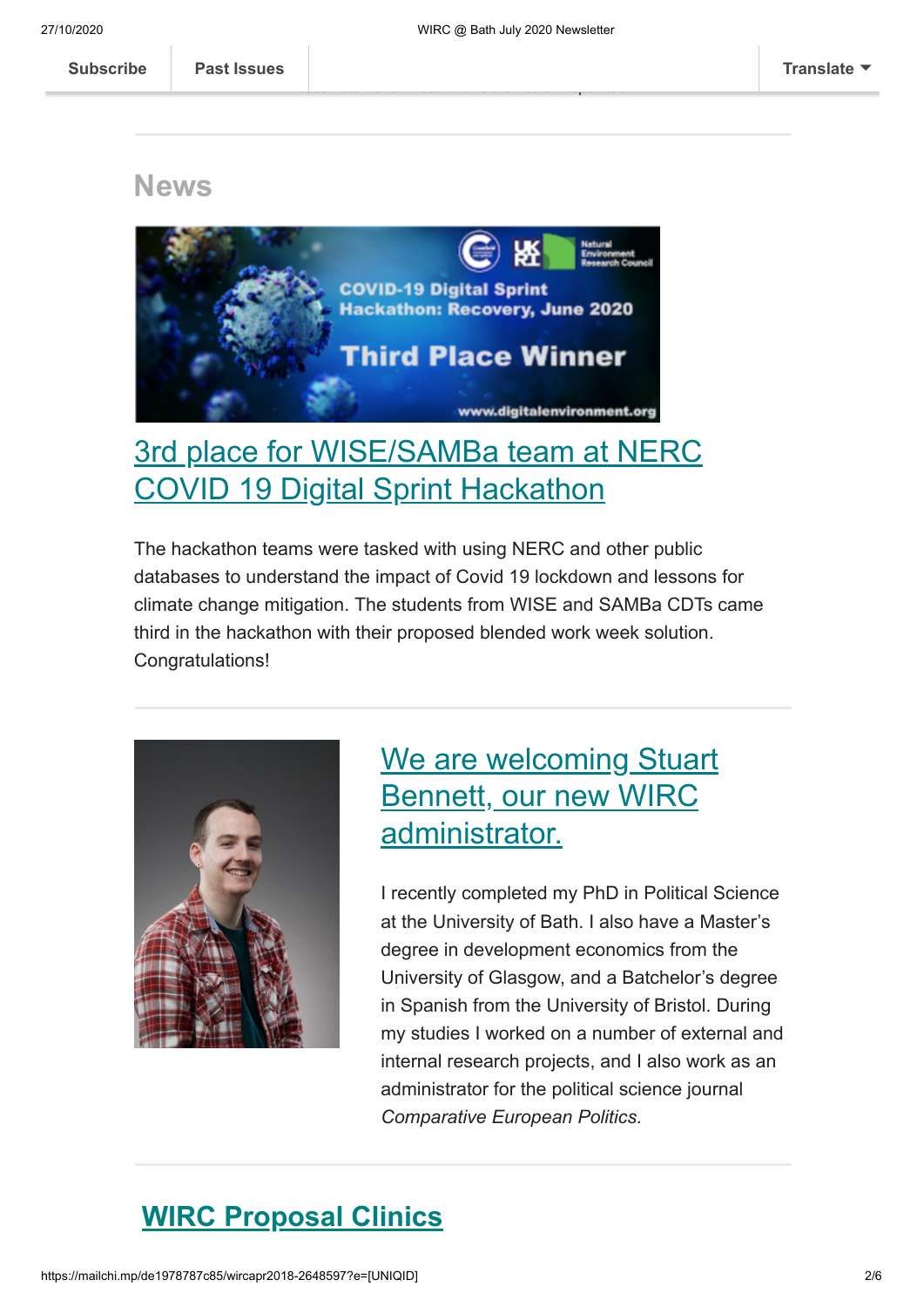Chemical Engineering recently, and a second one will be organised soon. After the summer, we will roll-out these clinics for the whole water centre.

development of grant proposal. A first trial was done with the Department of the Department of Department of D

For the clinic, the candidates should already have a draft proposal or research idea ready. To take part in the clinic, you have to prepare a few slides to be presented to a panel. In the first trial the panel members were Jan Hofman, Tom Arnot, Davide Mattia and Chloe Turner (RIS).

Please contact Sonia Skaczkowska if you are interested in pitching your proposal.

#### **Research**



## <span id="page-2-0"></span>[Work begins on UK system for estimating](https://www.bath.ac.uk/announcements/work-begins-on-uk-system-for-estimating-covid-19-cases-from-wastewater/) COVID-19 cases from wastewater

Bath scientists from the [Centre for Sustainable and Circular Technologies](https://www.csct.ac.uk/) and the [Water Innovation Research Centre](https://www.bath.ac.uk/research-centres/water-innovation-and-research-centre-wirc-bath/) are part of a UK-wide effort to provide early warning on future COVID-19 outbreaks by monitoring wastewater.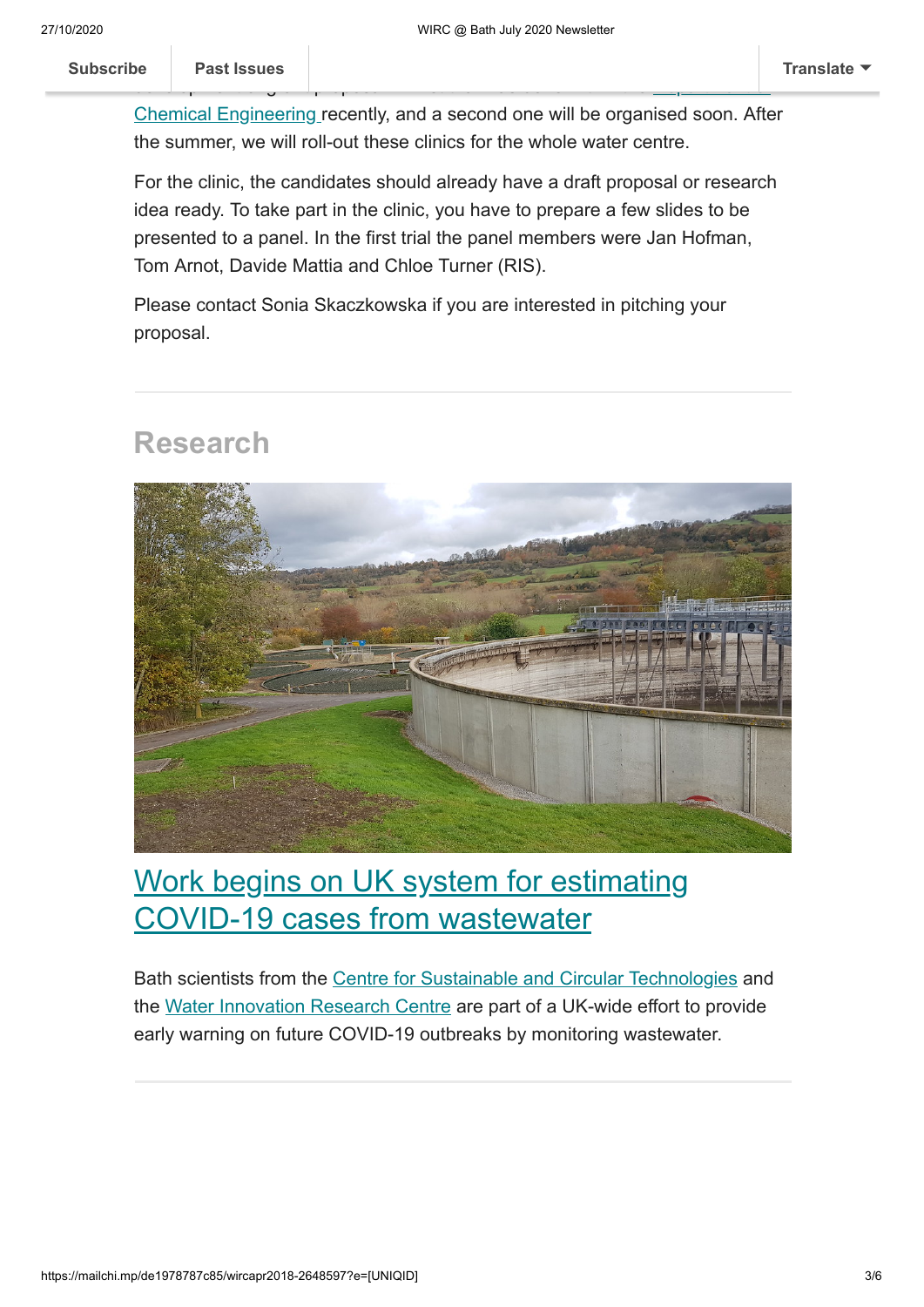**[Subscribe](http://eepurl.com/bKjQGL) [Past Issues](https://us12.campaign-archive.com/home/?u=d7614ea34eb388bb6f0caa07a&id=d688d5b543) [Translate](javascript:;)**



# <span id="page-3-0"></span>[Towards Next Generation of Water Systems and](https://www.bath.ac.uk/case-studies/towards-a-next-generation-of-water-systems-and-services-for-the-circular-economy-nextgen/) Services for the Circular Economy (NextGen)

The project will look at demonstrating technologies with a potential to contribute to reuse and recovery of resources within a perspective of circular economy.

### **Blog**

#### <span id="page-3-1"></span>**[Twerton Weirs](https://hydricbath.weebly.com/blog/twerton-weirs)**

Twerton is a suburb of Bath located to the west of the city and home to Twerton Weirs, built as part of the Bath Flood Protection Scheme. Find you more about the history of Twerton on the [HYDRIC-BATH blog.](https://hydricbath.weebly.com/blog)

For example - did you know that the name "*Twerton*" is derived from an Anglo-Saxon word meaning "Two Weirs" and illustrates the suburb's riverside location?

# **Recent publications**

['Numerical investigations of wave loads on fixed box in front of vertical](https://www.sciencedirect.com/science/article/abs/pii/S0029801820303619?via%3Dihub) wall with a narrow gap under wave actions', *Ocean Engineering*, Gao, J, Zang, Z, Zang, J, Chen, Q, Ding, H & Wang, G 2020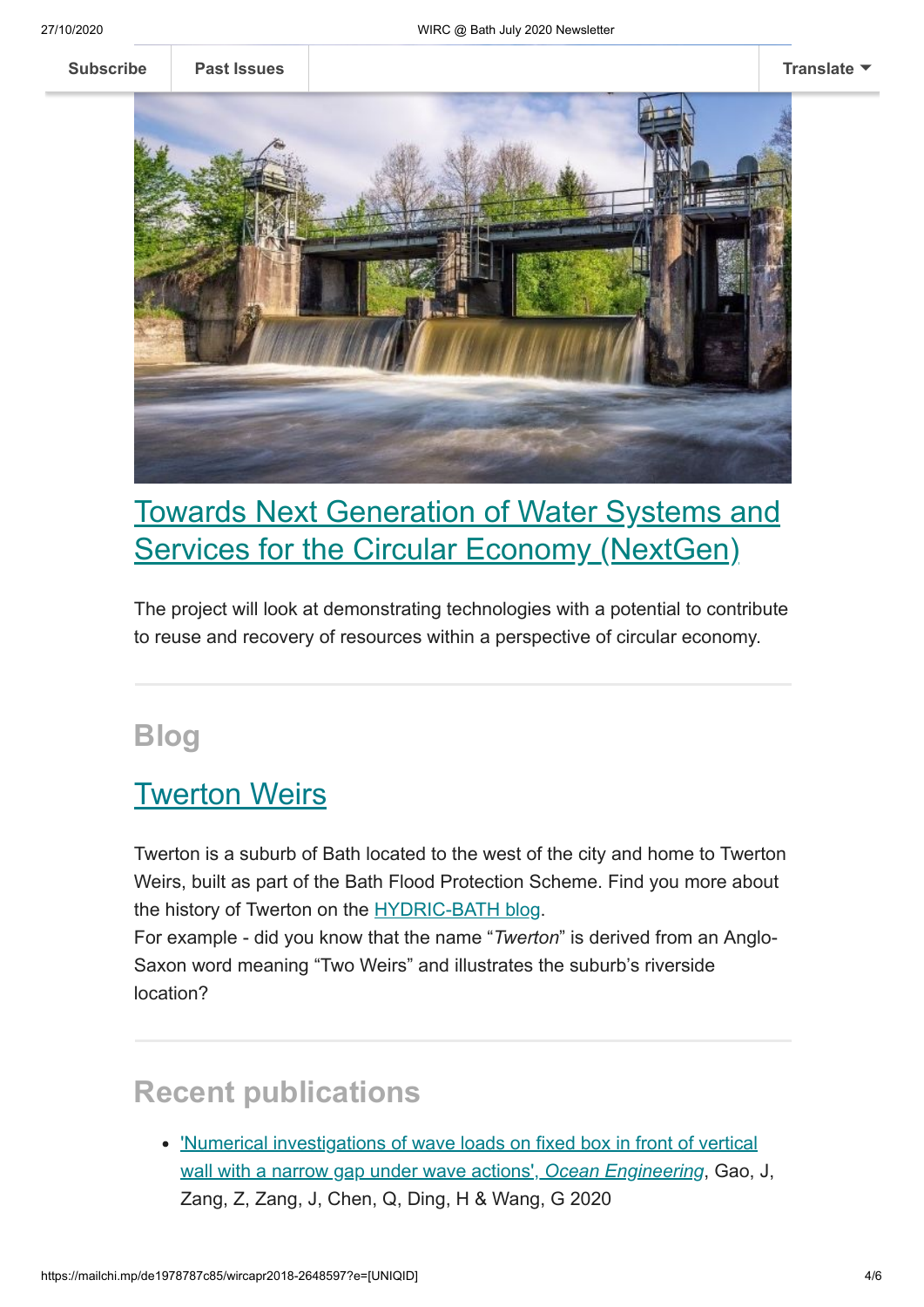Mattia, D & Wenk, J 2020,

['Entrepreneurship and Innovation in Africa's Artisanal and Small-Scale](https://doi.org/10.1016/j.jrurstud.2020.06.004) Mining Sector: Developments and Trajectories', *Journal of Rural Studies*, Hilson, G & Maconachie, R 2020

## <span id="page-4-0"></span>**In the media**

[Turning the tide - microplastics detection in waste water.](https://library.myebook.com/InstituteofWaterMagazine/summer-2020/2564/#page/73) In Institute of Water Magazine, Summer 2020.

[Funding call](https://ukwir.org/eng/ukwir-projects-open-to-expressions-of-interest#_blank) - UKWIR are seeking expressions of interest on a range of wastewater and clean water research.

# <span id="page-4-1"></span>**Upcoming conferences**

[1 - 3 September 2020 Espoo, Finland: Nutrient removal and recovery](https://iwa-network.org/events/nutrient-removal-and-recovery-conference/) conference (VIRTUAL CONFERENCE)

30 November - 3 December 2020 Bilbao, Spain: [Digital Water Summit](https://iwa-network.org/events/digital-water-summit/)

[07 April - 09 April 2021 Bordeaux, France: 11th IWA Efficient Urban Water](https://iwa-network.org/events/11th-iwa-efficient-urban-water-management-conference/) Management Conference

You can find all IWA events on their [website](http://www.iwa-network.org/all-events/).

**Let us know if you are aware of any new colleagues or students [working within water research at the University of Bath, so that we](mailto:wirc-enquiries@bath.ac.uk?subject=New%20WIRC%20contact) can add them to our mailing lists!**